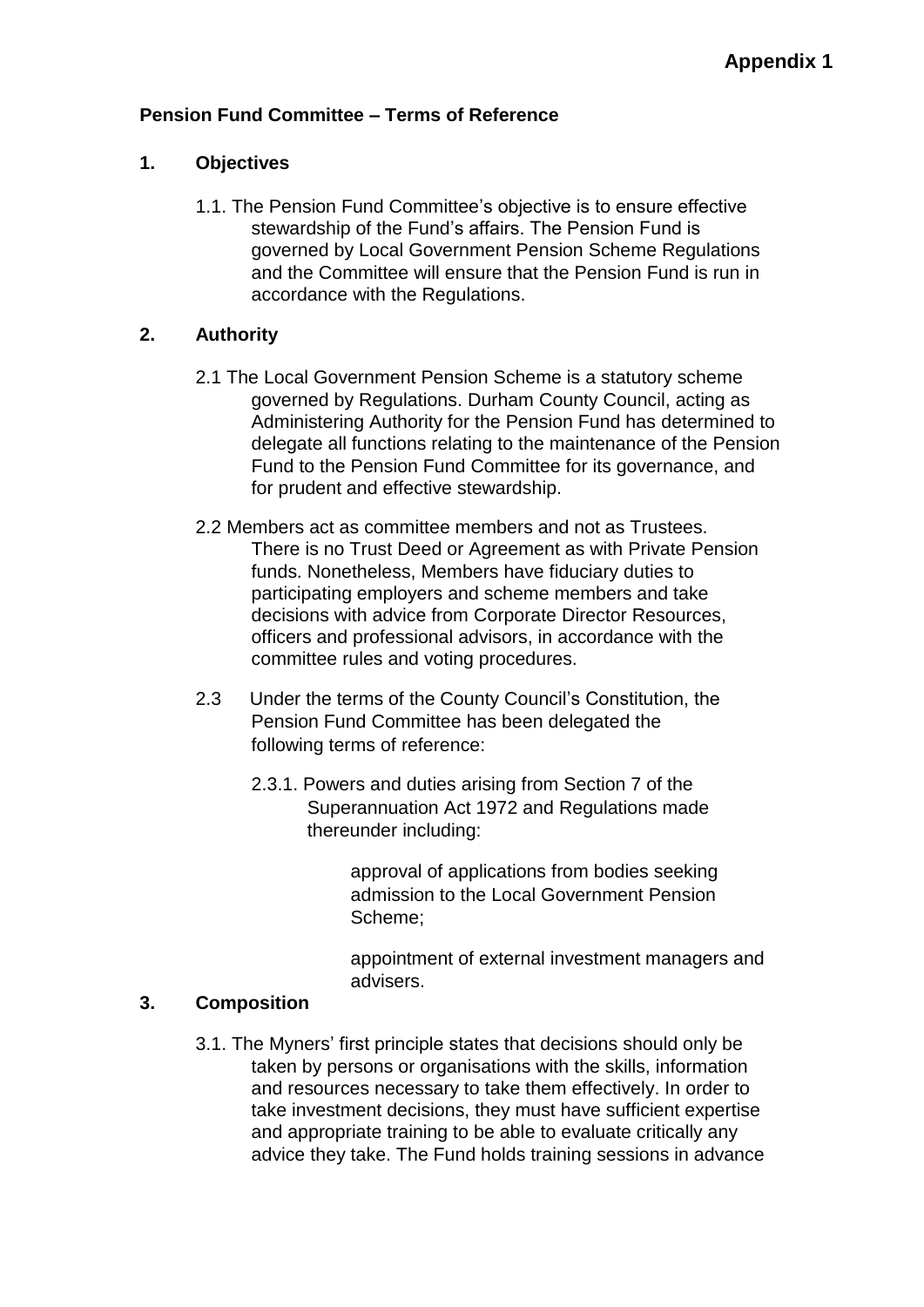of decisions being taken, in particular when the investment strategy is considered, presentations on topical issues, related to possible choices of future investment. Further training in time for actuarial valuations is also undertaken.

| Body/ category of bodies represented | <b>Number of Committee</b><br><b>Members</b> |
|--------------------------------------|----------------------------------------------|
| <b>Durham County Council</b>         |                                              |
| Darlington Borough Council           |                                              |
| Colleges                             |                                              |
| <b>Other Statutory Bodies</b>        |                                              |
| <b>Admitted Bodies</b>               |                                              |
| Member representatives               | ◠                                            |
| Total                                | 18                                           |
| plus non-voting union observers      |                                              |

3.2. The structure of the Pension Fund Committee is as follows:

- 3.3. The allocation of members to the Committee broadly reflects the number of active members, pensioners and deferred pensioners each of the larger employers has within the Fund. It has appropriate representation for the large employers within the Fund whilst maintaining a manageable governance framework for the size of the committee. The two trade union representatives are invited as observers.
- 3.4. The representatives from Durham County and Darlington Borough Councils are appointed by decisions of the respective councils. Representatives of the colleges, other statutory bodies, and admitted bodies are selected by the Committee from nominations made by the employers and are appointed for 4 years. The two scheme member representatives are selected by the Committee from applications received from the membership following advertisement in the newsletter: one from active scheme members and one from pensioner members.
- 3.5. All members of the Committee, union observers and independent advisers are given full access to papers and are allowed to participate in meetings.
- 3.6. All members appointed to the Committee have voting rights. Union observers and advisers do not have voting rights as they do not act as formal members of the Committee.
	- 3.7. The Pension Fund Committee meets four times a year and occasionally holds special meetings when required.
- 3.8. The quorum for each regular meeting of the Committee is 5.
- 3.9. Minutes of the Committee are reported under the existing County Council Committee framework.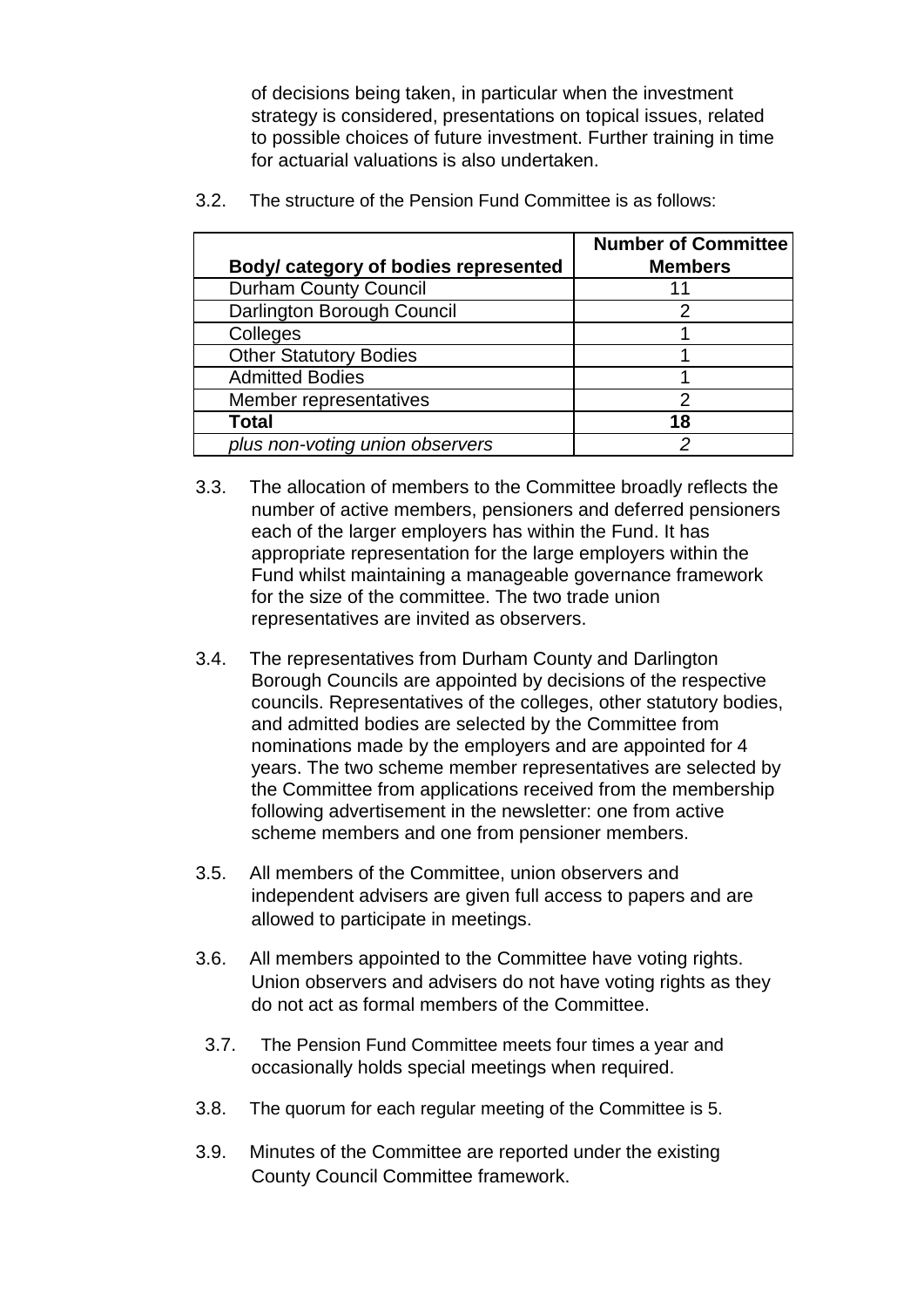3.10. Detailed performance reports will remain confidential items on Committee agenda as will any other item deemed as such by the Chairman although the Committee will aim to operate as transparently as feasible.

# **4. Terms of Reference**

| <b>Number</b>  | <b>Term of Reference</b>                                                                                                                                                                                                                                                                             | <b>Frequency of</b><br><b>Reporting</b>                                    |
|----------------|------------------------------------------------------------------------------------------------------------------------------------------------------------------------------------------------------------------------------------------------------------------------------------------------------|----------------------------------------------------------------------------|
|                | The Pension Fund Committee's objective is<br>to ensure effective stewardship of the Fund's<br>affairs. The Pension Fund is governed by<br><b>Local Government Pension Scheme</b><br>Regulations and the Committee will ensure<br>that the Pension Fund is run in accordance<br>with the Regulations. |                                                                            |
| $\overline{1}$ | To prepare, monitor and undertake an annual<br>review of policy documents including the:<br><b>Funding Strategy Statement</b><br><b>Statement of Investment Principles</b><br>Governance Policy<br><b>Communications Policy</b><br>Administration Strategy (discretionary)                           | Annually                                                                   |
| $\overline{2}$ | To review policy on social, environmental and<br>ethical matters and on the exercise of rights,<br>including voting rights.                                                                                                                                                                          | Annually                                                                   |
| $\overline{3}$ | To appoint and terminate, within the<br>procurement and contract rules,:<br>investment managers<br>custodian<br>actuary<br>independent external advisers<br><b>Additional Voluntary Contribution</b><br>(AVC) providers, and<br>other contracts related to the<br>management of the Pension Fund     | In line with<br>contractual<br>requirements and<br>as and when<br>required |
| $\overline{4}$ | To consider the appropriateness of the<br>committee structure to deliver the outcomes<br>required by the Terms of Reference, e.g the<br>establishment of an investment sub-<br>committee.                                                                                                            | Annually                                                                   |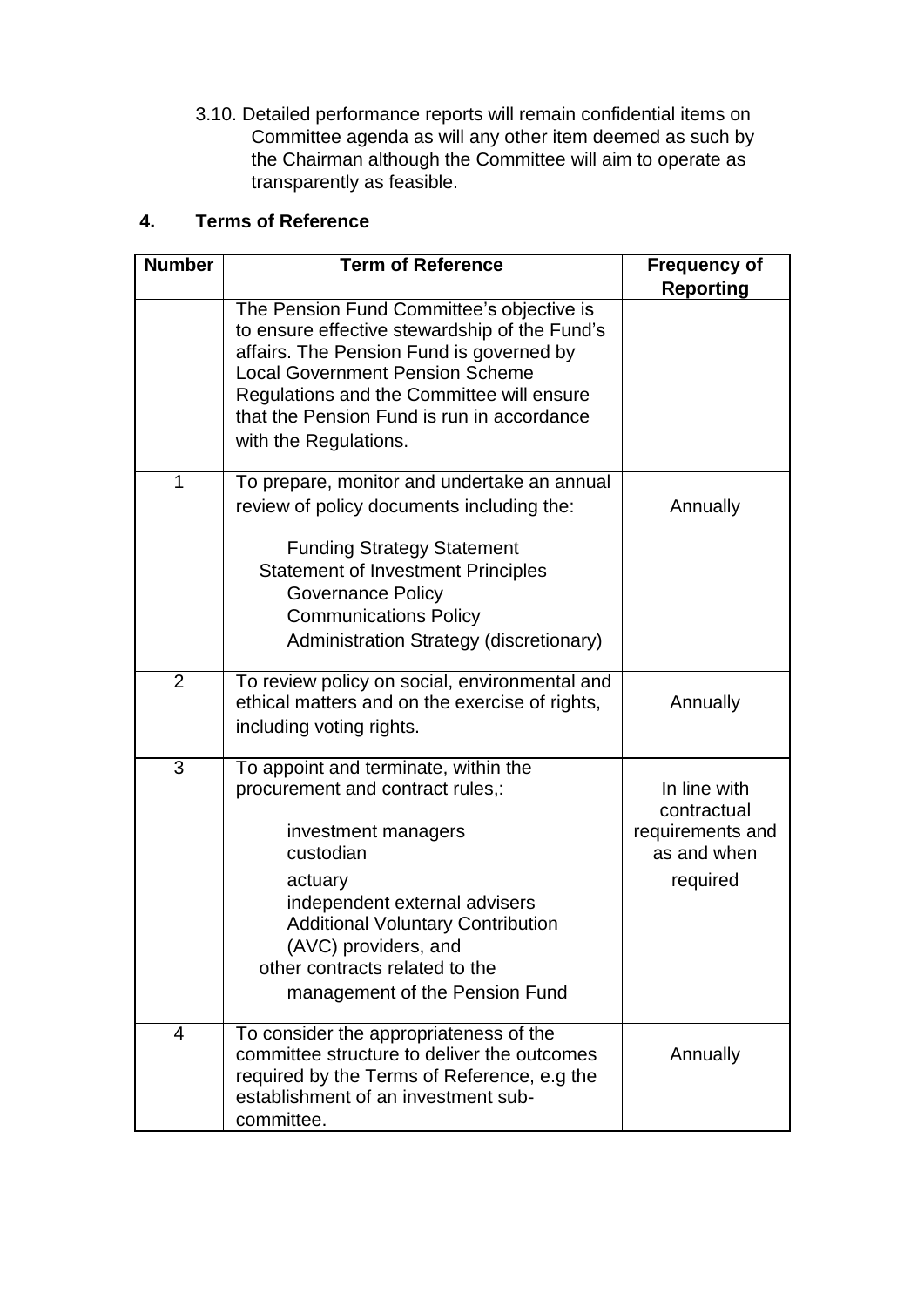| <b>Number</b>   | <b>Term of Reference</b>                                                                                                                                                                                                                                                        | <b>Frequency of</b><br><b>Reporting</b>  |
|-----------------|---------------------------------------------------------------------------------------------------------------------------------------------------------------------------------------------------------------------------------------------------------------------------------|------------------------------------------|
| 5               | To be responsible for governance<br>arrangements including regulatory<br>compliance and implementation of audit<br>recommendations                                                                                                                                              | Quarterly                                |
| 6               | To approve the annual internal audit plan and<br>monitor progress on it's delivery.                                                                                                                                                                                             | Annually and<br>quarterly<br>monitoring  |
| $\overline{7}$  | To review and monitor the Pension Fund Risk<br>Register.                                                                                                                                                                                                                        | Annually                                 |
| 8               | To determine the overall investment strategy<br>and strategic asset allocation, ensuring that<br>investments are sufficiently diversified, not<br>over concentrated in any one type of<br>investment and that the pension fund is<br>invested in suitable types of investments; | Minimum of 2<br>yearly reviews           |
| $\overline{9}$  | To obtain, and have due regard to,<br>professional advice from the fund managers,<br>investment advisers, officers and the fund<br>actuary as appropriate;                                                                                                                      | Quarterly and as<br>and when<br>required |
| $\overline{10}$ | To monitor and review the investment<br>managers' performance against established<br>benchmarks and to be satisfied of the<br>investment managers' expertise and the<br>quality of their internal systems and controls;                                                         | Quarterly                                |
| $\overline{11}$ | To take appropriate and timely action in<br>cases of unsatisfactory performance of the<br>investment managers and independent<br>external advisers;                                                                                                                             | Quarterly and as<br>and when<br>required |
| $\overline{12}$ | To monitor the cash flow forecasts of the<br>fund;                                                                                                                                                                                                                              | Quarterly                                |
| $\overline{13}$ | To review the resources allocated to<br>investment managers on a regular basis;                                                                                                                                                                                                 | Quarterly                                |
| 14              | Ensure appropriate arrangements are in<br>place for the administration of benefits and<br>contributions.                                                                                                                                                                        | Annually                                 |